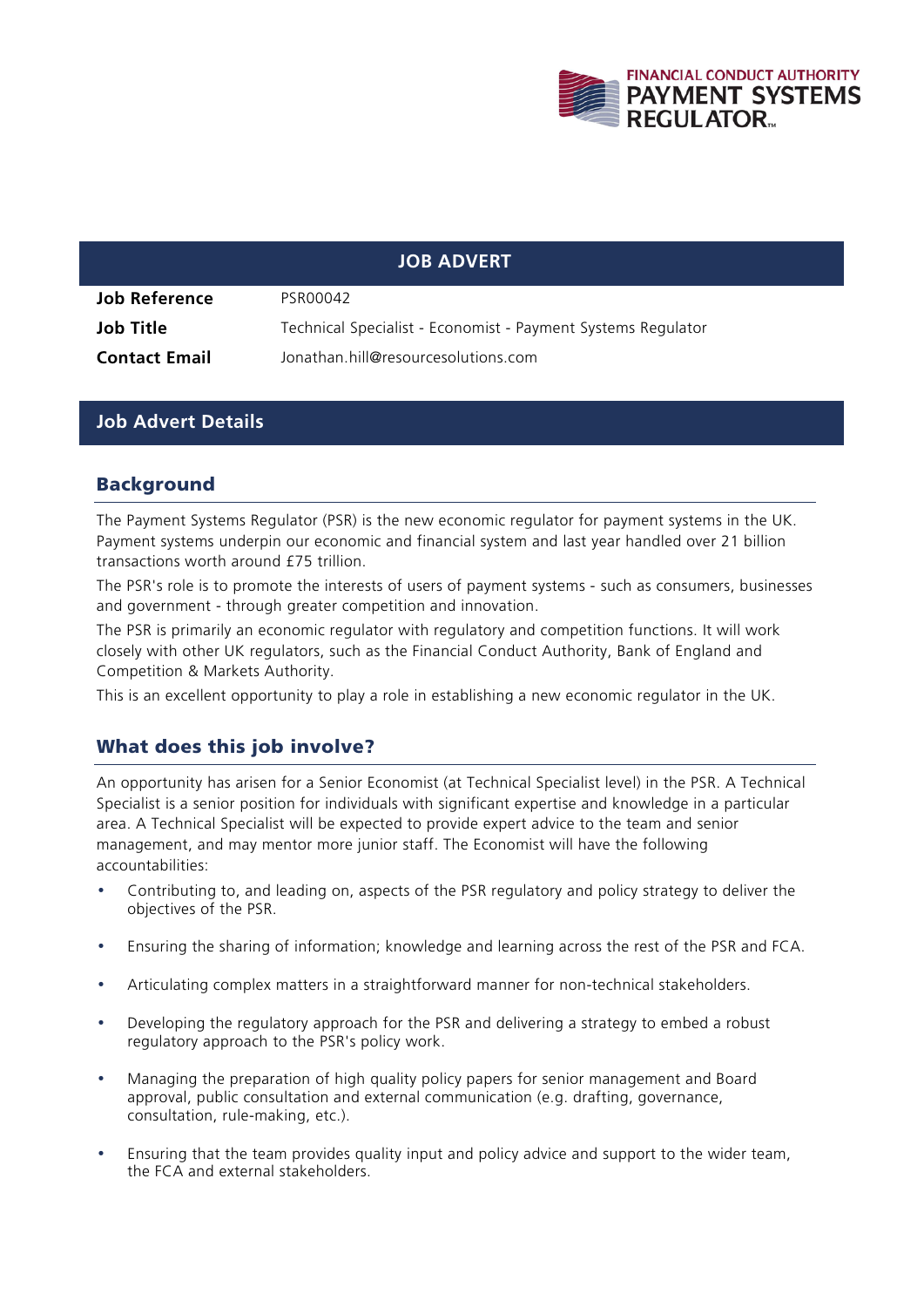- Considering the analysis of the market failures in the markets for payments systems to form a view on the regulatory interventions that may be warranted.
- Maintaining key stakeholder relationships, both internal and external (e.g. Industry, HM Treasury, the Bank of England/PRA, European Commission, overseas regulators, trade bodies, consumer representatives) to promote the PSR's objectives and ensure that external policy developments and activities are as far as possible compatible with PSR objectives.
- Ensuring decisions and recommendations are underpinned by robust economic analysis and evidence.
- Providing expert economic advice to a range of internal stakeholders as required within the PSR or wider FCA.
- Contributing or leading on the planning and/or execution of any PSR market studies and market reviews.
- Applying the PSR's concurrent competition powers.
- Producing or advising on cost-benefit analysis (CBAs).

## Minimum, Essential & Desirable skills

#### Minimum

- A postgraduate qualification in economics or a related discipline.
- Significant expertise and experience in one or more of these areas:
	- o economic regulation
	- o competition policy
	- o financial markets
	- o payment services

#### Essential

- The ability to represent the organisation as a credible expert on the economics regulation of markets internally and externally.
- Skills and experience in all areas of economic regulation including market studies, investigations, actions and appeals.
- Excellent analytical and problem solving skills. Must be able to challenge the analysis performed by technical experts.
- Excellent stakeholder management skills a readiness to listen and political nous.
- Excellent written and oral communication skills, including the ability to distil complex issues into succinct messages and present confidently to a variety of internal and external stakeholders.
- An understanding of the wider impact of regulation on consumers and businesses, and the ability to look at issues from the perspective of the consumer.
- An ability to identify and exercise judgement in collaboration with a multi-disciplinary team, including economists, lawyers, payment specialists as well as policy advisors.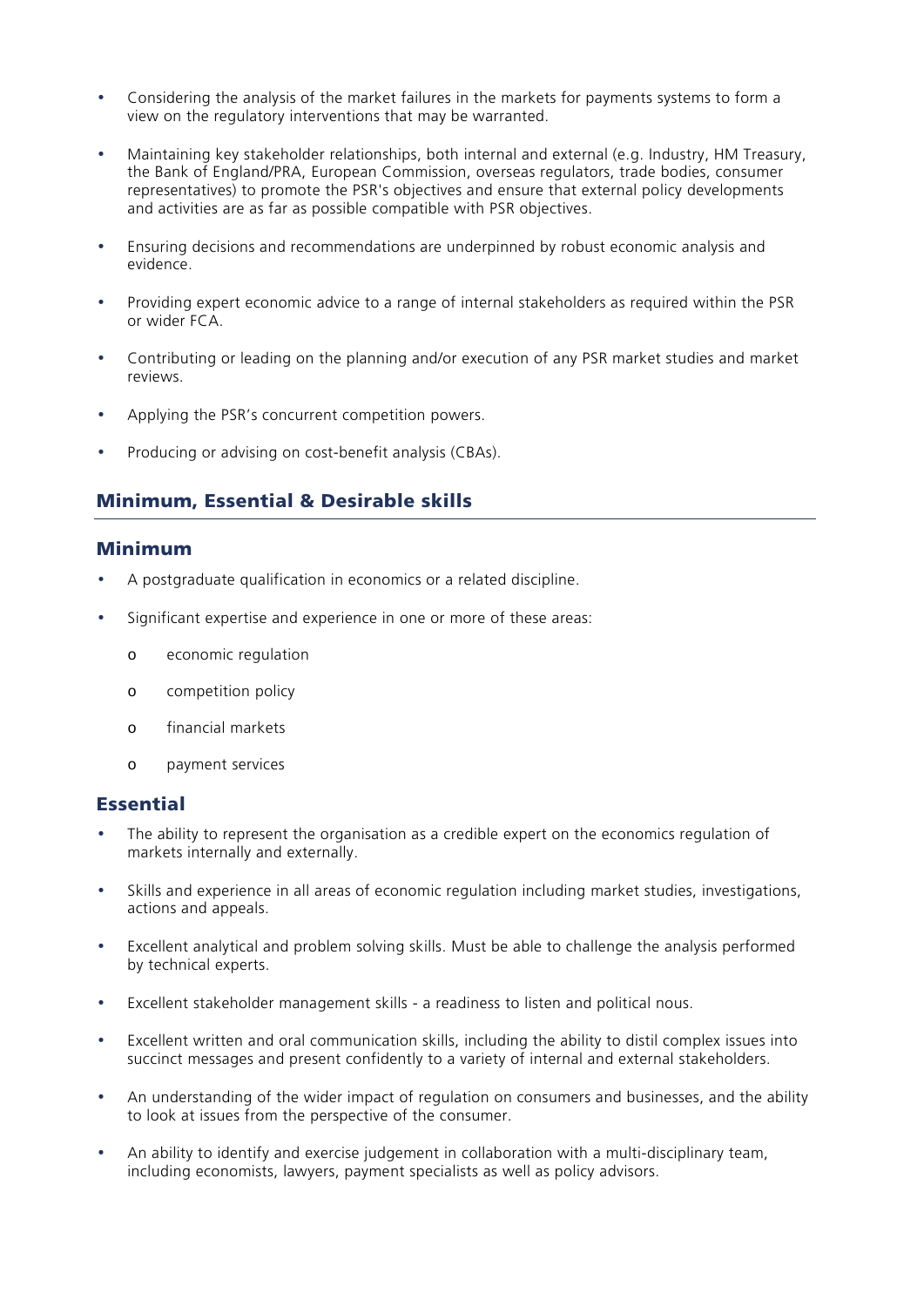- Strong relationship and influencing skills and an ability to work collaboratively at senior levels internally and externally.
- Excellent prioritisation skills with the ability to define priorities and provide a quality contribution where it is most needed.
- Excellent reporting skills in order to prepare and present Board level communications authoritatively.

## Desirable

- Experience of other economic regulated sectors.
- Familiarity with the key stakeholders in the UK payments landscape.
- An understanding of competition law/economics.
- An up-to-date understanding of the regulatory developments in the UK payments landscape and knowledge of the Payment Systems Regulator.
- A good understanding of the role of the FCA.
- Basic knowledge of strategy development backed ideally by experience.

# What will I get from the role?

You will have the opportunity to help shape the regulatory strategy, policies and the overall direction for the new Payment Systems Regulator and interact with a wide range of senior stakeholders within and outside the PSR. You will have the opportunity to play an instrumental role in shaping the future of regulation both domestically and internationally. This is all in the context of an innovative and exciting pro-competition and pro-consumer approach to regulation.

#### *Benefits*

- 28 days' holiday (our flexible benefits scheme allows you to add days to your core allowance).
- a competitive non-contributory pension scheme
- an employee assistance programme
- private medical cover (employee) and annual health screening
- life assurance and income protection cover
- an annual incentive bonus scheme
- an interest-free season ticket loan of up to £7,500
- the opportunity to apply for sponsored study
- an additional flexible benefits allowance
- as well as a focus on learning and development